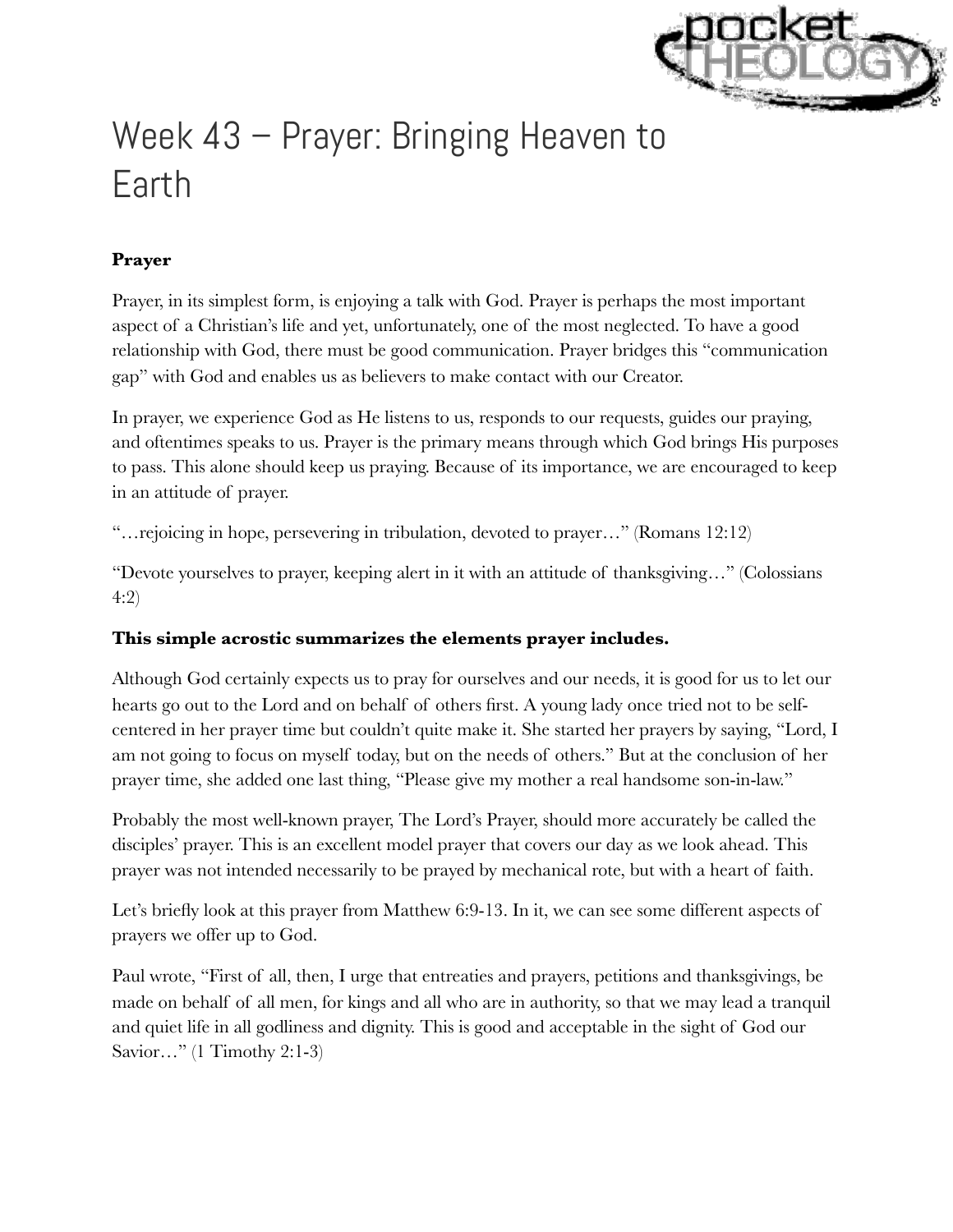Peter wrote to worried readers, "…casting all your anxiety on Him because He cares for you." (1 Peter 5:7)

### **We can find a number of sample prayers in the New Testament:**

Prayers of Jesus – Matthew 11:25-27; Mark 11:2-4; John 17

Prayers of Paul – Ephesians 1:16-23; 3:14-19; Philippians 1:3-4

Protestant scholar John Calvin said this about prayer:

### **The fruit of prayer is fivefold.**

1. When we are accustomed to fleeing to God, our heart is inflamed with a stronger desire to seek, love, and adore him.

2. Our heart is not prey to any wicked desire, of which we would be ashamed to make God our witness.

3. We receive his benefits with thanksgiving.

4. Having obtained a gift, we more earnestly meditate on the goodness of God.

5. Experience confirms to us the Goodness, Providence, and Truth of God.

### **The laws (of prayer) are Four.**

1. That we should have our heart framed as becomes those who enter into converse with God; and therefore the lifting up of the hands, the raising of the heart, and perseverance are recommended.

2. That we should feel our wants.

3. That we should divest ourselves of every thought of our own glory, giving the whole glory to God.

4. That while we are prostrated amidst overwhelming evils, we should be animated by the sure hope of succeeding, since we rely on the command and promise of God. (100 Aphorisms)

#### **Review**

1. What is the primary vehicle God uses to bring His purposes to pass?

2. Which parts of the Lord's Prayer deal with the future? The present? The past?